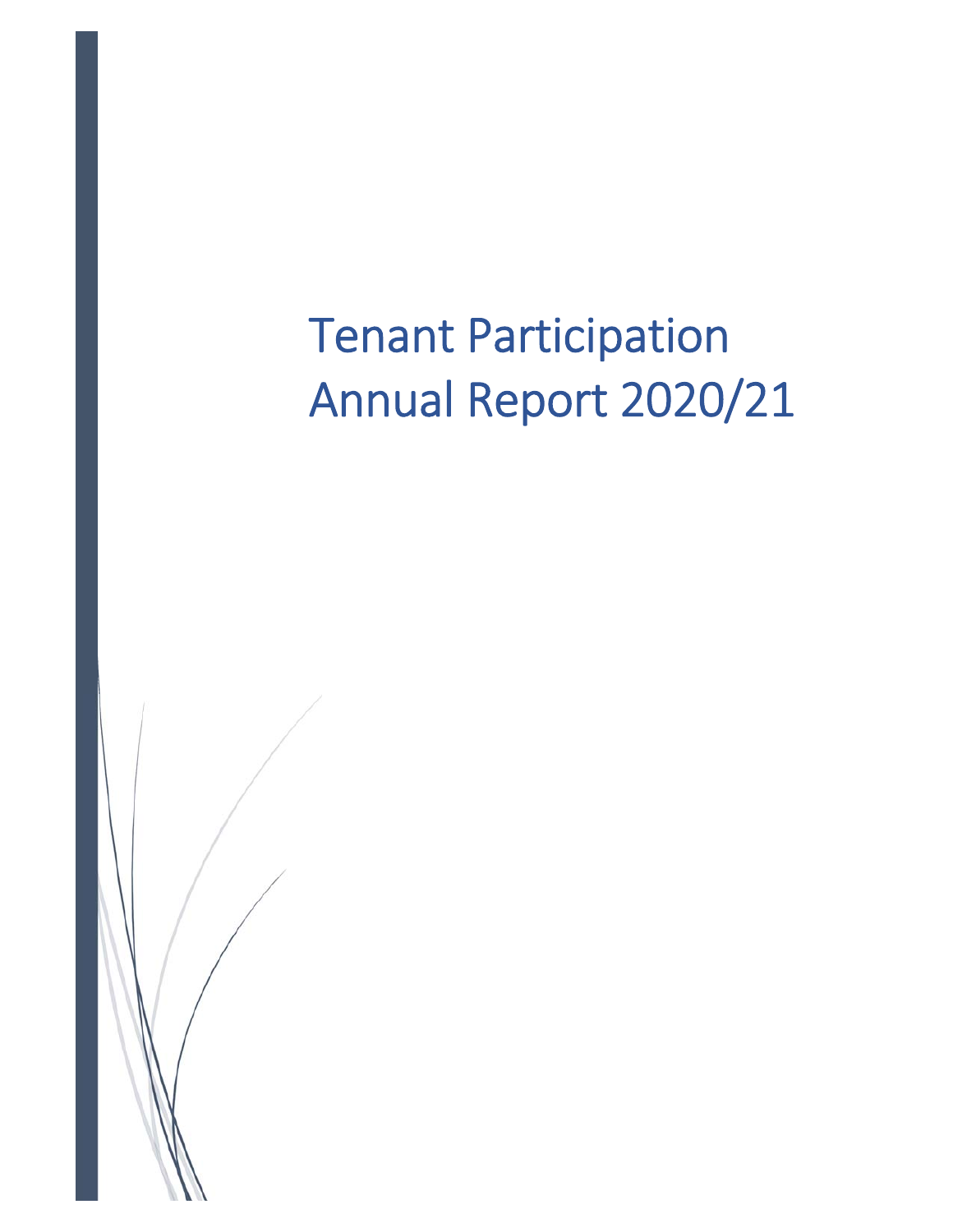# **Tenant Participation Annual Report 2020/21**

In March 2021 the TP Team found themselves on unfamiliar ground when meetings and events were suspended and home working was introduced due to the Covid 19 pandemic. Undeterred, the team rose to the challenges this imposed to deliver different ways of communicating and engaging with both tenants and staff. Over the course of the past year, the use of social media and online forums have proved to be invaluable in the delivery of Tenant Participation in West Lothian.

The TP Team have embraced these changes and, together with tenant representatives, we have been able to carry out almost all regular meetings as well as introduce new and engaging events online.

This Annual Report 20/21 sets out the varied work the team, tenants and partners have achieved over the course of the year in a virtual, online setting.

Initial set up for staff and tenants took no time at all, and within the same week as lockdown was imposed, officers were all working from home discussing the business of the day via laptops, iPads and mobile phones.

Head of Service, Ann Marie Carr mentioned that she was "astounded at how well officers and tenant representatives adapted to and embraced this new method of participation showing real dedication and commitment to tenant participation and carrying out continued scrutiny to the services being delivered to West Lothian tenants without interruption."

The Scottish Housing Regulator's Chief Executive, Michael Cameron shared his views on this past year, by stating' "Social landlords in Scotland were amongst the first onto the frontline in local communities, supporting their tenants and residents through the challenges brought by the COVID‐19 pandemic and the resulting public health response.

 "We recognised the unprecedented circumstances that social landlords were facing as a consequence of the pandemic, and that they were working hard to manage and mitigate the impact on their operations and to safeguard their tenants and local communities."

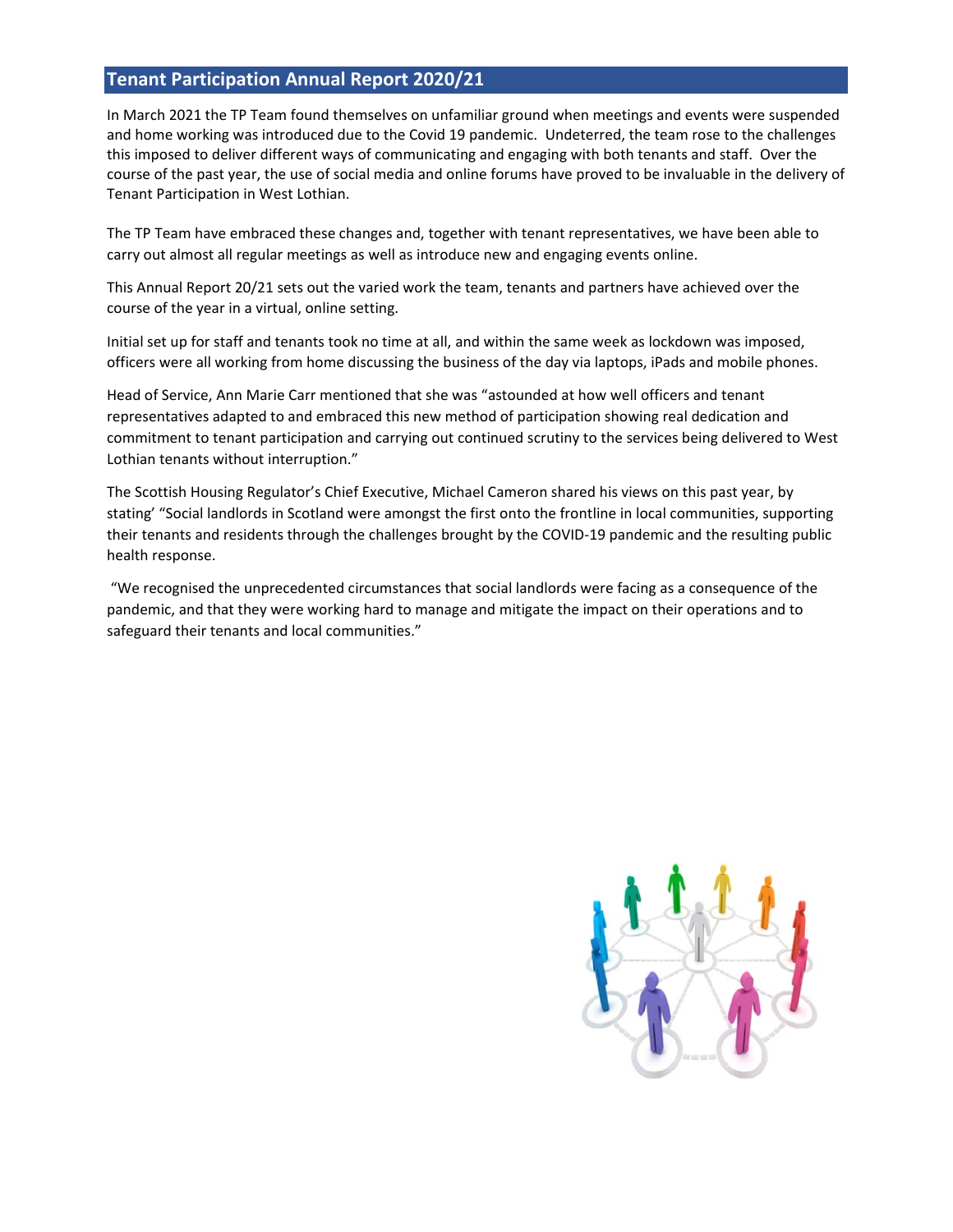*From April 2020 to the end of March 2021 over 30 scrutiny meetings and events were held virtually with the Tenant Participation Team, tenant reps and Senior Managers.* 

# **Tenants Panel**

Senior Managers were keen to keep our tenants up to date with service development during the pandemic and to also ensure continuation of their scrutiny work.

In early June, the TP Team were delighted to host an online Tenants Panel with all tenant members, Senior Managers, Head of Service and Cllr George Paul (Executive Councillor for Services from the Communities Policy Development and Scrutiny Panel). Ann Marie Carr (Head of Service) welcomed everyone to this new way of meeting and thanked everyone for embracing the virtual concept and confirmed it was a great achievement and an innovative way of taking TP forward during this time

Tenants Panel meetings continued online in this way over the course of the year Initially, every month each senior manager provided a service update, advising on changes to services brought about by the restrictions in place due to the ongoing pandemic. They advised on the priorities for each service and how they planned to move forward as restrictions changed or were eased.

Tenants Panel Performance meetings also recommenced online in September with the addition of a new formatted report for compliments and complaints which members could scrutinise easily. In December, members held a constructive discussion around moving TP Forward and embracing the new digital concept to TP. Ann Marie Carr felt more could be done to develop this and improve on communication and was happy to work with members to ensure the new TP Strategy included this. January's meeting saw members review targets for performance and in February they discussed the proposed annual budget and rent increase.

# **Editorial Panel**

Members used various new tools to carry out editing virtually, such as using online editing tools to provide members with the ability to review and edit documents brought to them for approval, such as Tenants News.

As work commenced on the Summer Edition of Tenants News, Senior Managers agreed to focus on current issues and priorities, specifically relating to the changes that had been implemented due to the pandemic. Therefore, members of the Editorial Panel were asked to review a Tenants News Special Edition at home using the online tools available. This brought its own challenges for members who were not used to using these online tools, but they rose to the task and successfully approved the summer edition in good time.

Work continued on all Tenants News Newsletters in this way throughout the year, with Tenants News being published solely online due to the Covid‐19 restrictions.

Following on from Tenants News, panel members were also asked to review new information leaflets for colleagues in:

- **•** Strategy and Development
- ‐ Leaflets for ‐ Periodic Testing and Smoke & Heat Detectors, showing them as being tenant approved **Housing Need** 
	- Letters explaining the new housing allocations process were discussed and adapted to ensure they were easy to understand for all our customers.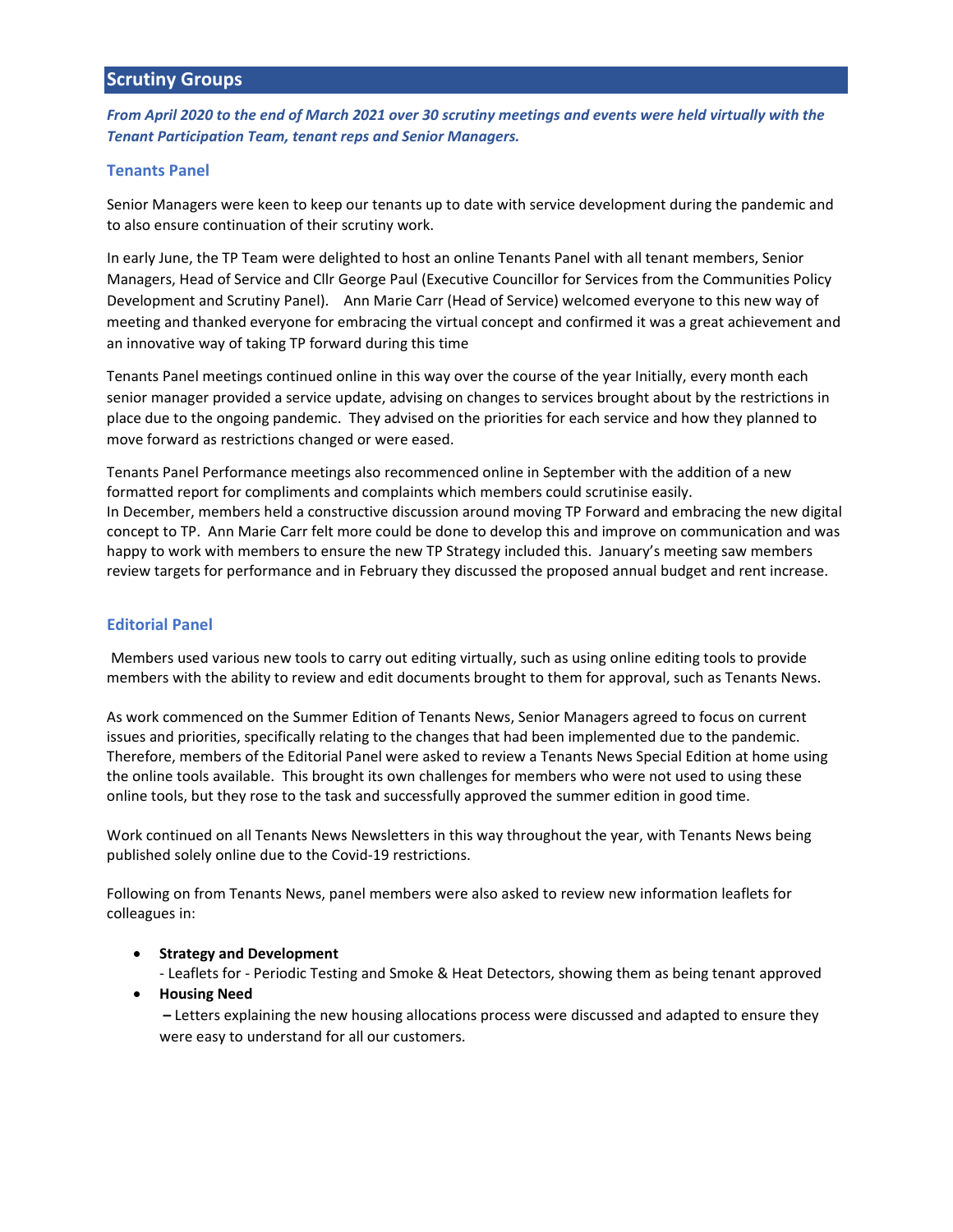# **Capital & Repairs Working Group**

Throughout the year, service managers from Building Services and Housing, Strategy & Development Team met with tenant members to discuss repairs and maintenance and major improvement works. The managers, update the tenant representatives on the various projects being carried out and share benchmarking information. These meetings ensure that tenants views are taken onboard and offers another method of scrutinising service delivery.

## **Repairs**

The Repairs Manager developed a schedule of topics to discuss with tenants, which has proven to be very successful. He discussed each topic in depth with attendees and explained processes, performance information and how it is developing. Feedback from tenants is very encouraging as they feel that they have confidence in the way services are being delivered. Some of the topics discussed to date include –

- Gas Servicing and Repairs
- Out of Hours Service
- Complaints process and
- Development of the Central Voids Team.

# **Capital Improvement Works**

The Manager in charge of the Capital Improvement Works to existing council homes meets with tenants to discuss –

- budget spend
- updates on ongoing capital works
- The Street Environmental Improvements Projects (SEIP)
- Assisted Decoration Scheme.

# **Tenant Participation Development Working Group (TPDWG)**

Members meet to ensure TP stays high on the services agenda looking at ways of engaging with more tenants and ensuring that Housing Services meet their legal obligation to consult with their tenants.

Members meet online monthly and have spent a considerable amount of time reviewing the TP Strategy document. The members of the TPDWG have also discussed:

- The Spine and Ribs Customer Journey ‐ how to help customers navigate the service seamlessly and easily.
- TP moving to digital
- Changes to the Housing Allocations Policy and Choice Based Lettings
- ARC Submission and Action Plan
- Developing a Lending Library
- Facebook Group

## **Tenant Led Inspection Update Dampness & Condensation**

Another scheduled piece of work was completed online in June with. tenant inspectors meeting with the services Repairs Manager (via WebEx), who gave an update on the inspection into Dampness & Condensation Action Plan.

The inspectors were reassured that work had been carried out to continue with this inspection's



recommendations despite such difficult times. So far ten of the fourteen recommendations had been completed and work was underway to address the remaining four.

The inspectors found the meeting very positive and commented on the commitment given by the service to meet their recommendations and to develop them further. A final 'sign off' meeting has been arranged for June 2021 to complete this inspection.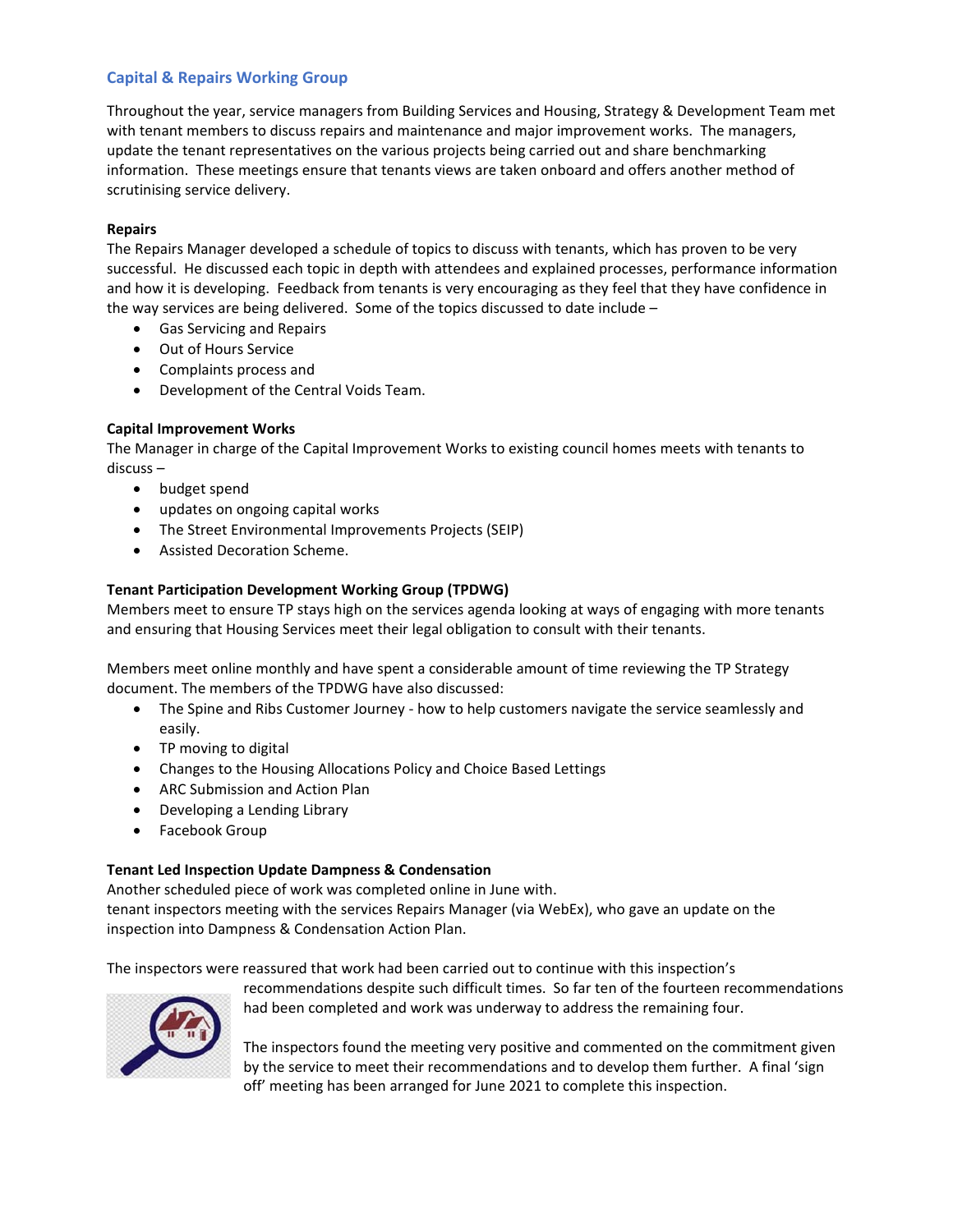# Learning and Development

*This year saw 10 learning opportunities for tenants carried out by officers across the service.* 

This year, our customers have still had the opportunity to develop skills and knowledge relating to the services we deliver. This allows them to fully embrace tenant participation and carry out scrutiny exercises with a strong knowledge base.

This year, the TP Team hosted the following sessions:

- **Briefing on Housing Scotland Act 2014** ‐An overview of the changes in legislation which could impact on a tenancy regarding:
	- o Sublet all or part of your house to someone else
	- o Assign your tenancy (pass the tenancy on to someone else)
	- o Become a joint tenant with someone else and
	- o The changes around the rules to Succession (take over) a Scottish Secure Tenancy on the death of the tenant.
- **Housing Options** Tenants were taken through the various types of housing solutions available in West Lothian. These include: Social housing, private renting, local registered social landlords and buying options.
- **New Build Terminology and New Build process** Colleagues from Strategy and Development were invited to discuss various topics around the New Build process from a tendering process, site layouts, overcoming difficult issues, through to the hand over when builds are complete. Customers were informed about the complete journey and found the session to be very informative and useful for scrutinising the service going forward.
- **Land Assembly** following on from the New Build training event, tenants went on to learn about the process of identifying land which could be used as a new build site. They were taken through the desktop study to the full, invasive site investigation> onto title checks and the local history. Tenants were surprised at the lengthy process taking place before a new build site can be agreed.
- **Scottish Housing Investment Programme (SHIP)** Sets out strategic investment priorities for affordable housing over a five‐year period. Each local authority has an obligation to prepare this strategic document in consultation with their tenants.
- **Housing Application Online Form** Tenants were involved in testing and reviewing the new online application form to apply for a house. Their feedback was taken on board and included in the final version of the form
- **Out of Hours Repair Training Session**  Tenants were taken through the process for dealing with requests for repairs, out with normal working hours, with the Repairs Manager providing an overview of the service and how repairs are categorised and carried out to ensure customers are satisfied with the service.
- **Rapid Rehousing Transition Plan (RRTP**) Tenants were given regular updates throughout the year on the challenges and progress made in delivering the Council's RRT plan, with the aim of improving service to homeless customers and focussing on the prevention of homelessness across West Lothian.
- **Choice Based Lettings** An overview of a new proposed method of letting houses in West Lothian, was provided. This method could potentially give customers greater choice in choosing where the stay as properties become available, with properties being advertised and applicants bidding for these if they wish.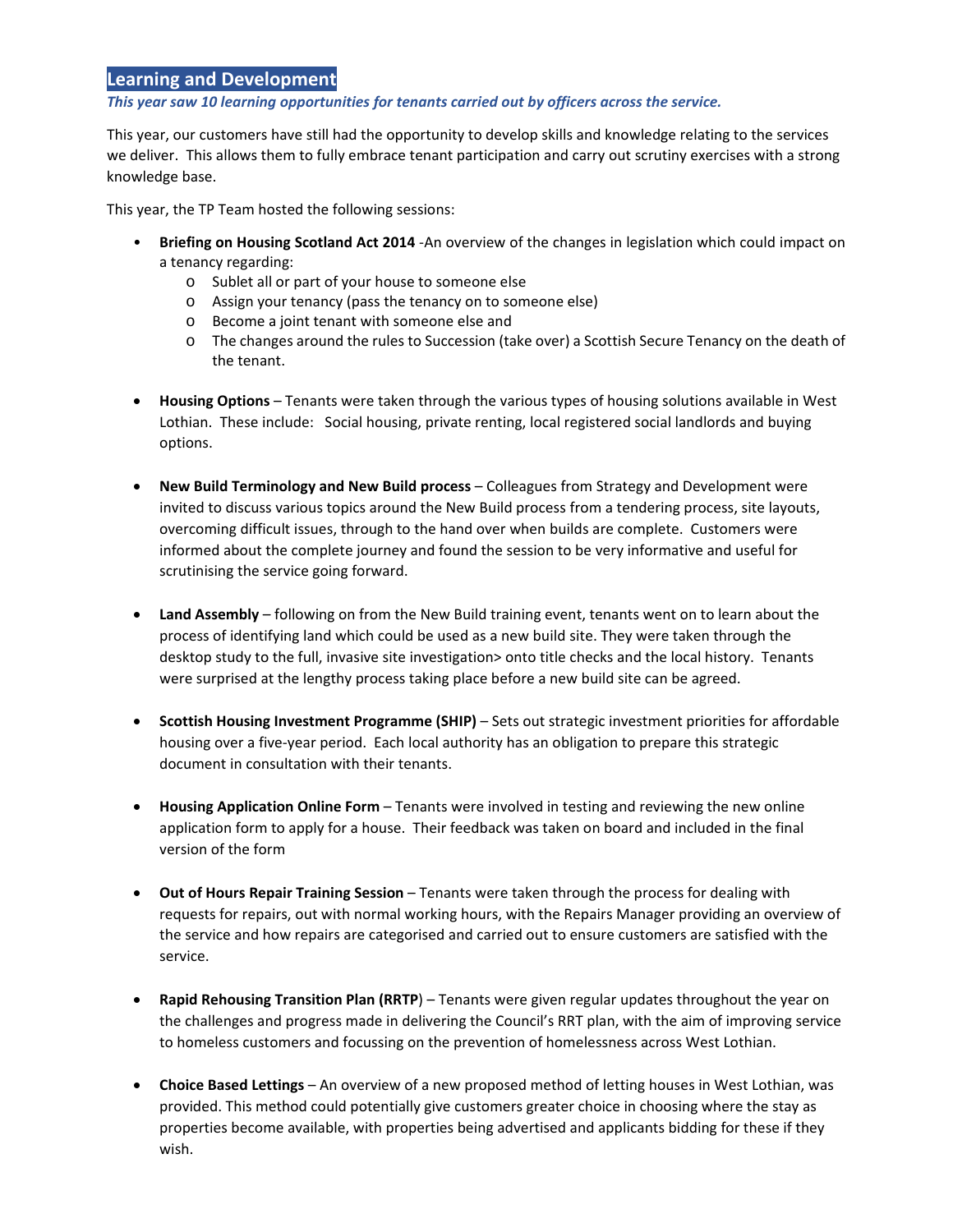# **Consultation Events**

### *This year, five consultation events took place*

This year, saw some important consultations from the Scottish Government, which our tenant representatives were keen to take part in. to help shape future housing services.

As a result, the TP Team arranged online meetings where tenants met with experienced officers who assisted in supporting them to understand what was being asked of them and reply to the various consultation questions. The consultations participated in were:

- **Modifying Local Connections ‐**Tenants were invited to join us online to discuss and respond to the Scottish Governments Consultation. Tenant representatives were able to discuss and complete the online consultation and submit it on behalf of tenants of West Lothian Council.
- **New Build Heat Standard** ‐ In February, tenants discussed the Scottish Government Consultation on the New Build Heat Standard Scoping Consultation. The Government explained they "are committed to ensuring that, from 2024, new buildings must use heating systems which produce zero direct emissions at the point of use and that they were currently developing a New Build Heat Standard." Tenants were joined by a senior member of the Development Team who took them through the consultation paper and helped them share their views. These were, in turn, sent back to the Scottish Government to help develop this new standard.

## **Topical Consultation**

Further consultation events took place throughout the year on specific topics and in particular local areas. These included:

- Consultation carried out where tenants were asked their views on the new Housing Allocations Policy. Senior Manager, Katy McBride, explained the new policy and pointing system in great detail. She went on to update tenants on the feedback received from the Housing Allocation Policy Consultation that had been carried out with applicants and the implementation of the new Applicants Online Portal which tenants had tested previously.
- Tenants in the Kirkhill area of Broxburn were consulted on the proposal of erecting a playpark for young children within the new build site. Housing Staff and colleagues from NET's Land and Countryside Services contacted local residents to gather their views and opinions on this proposal.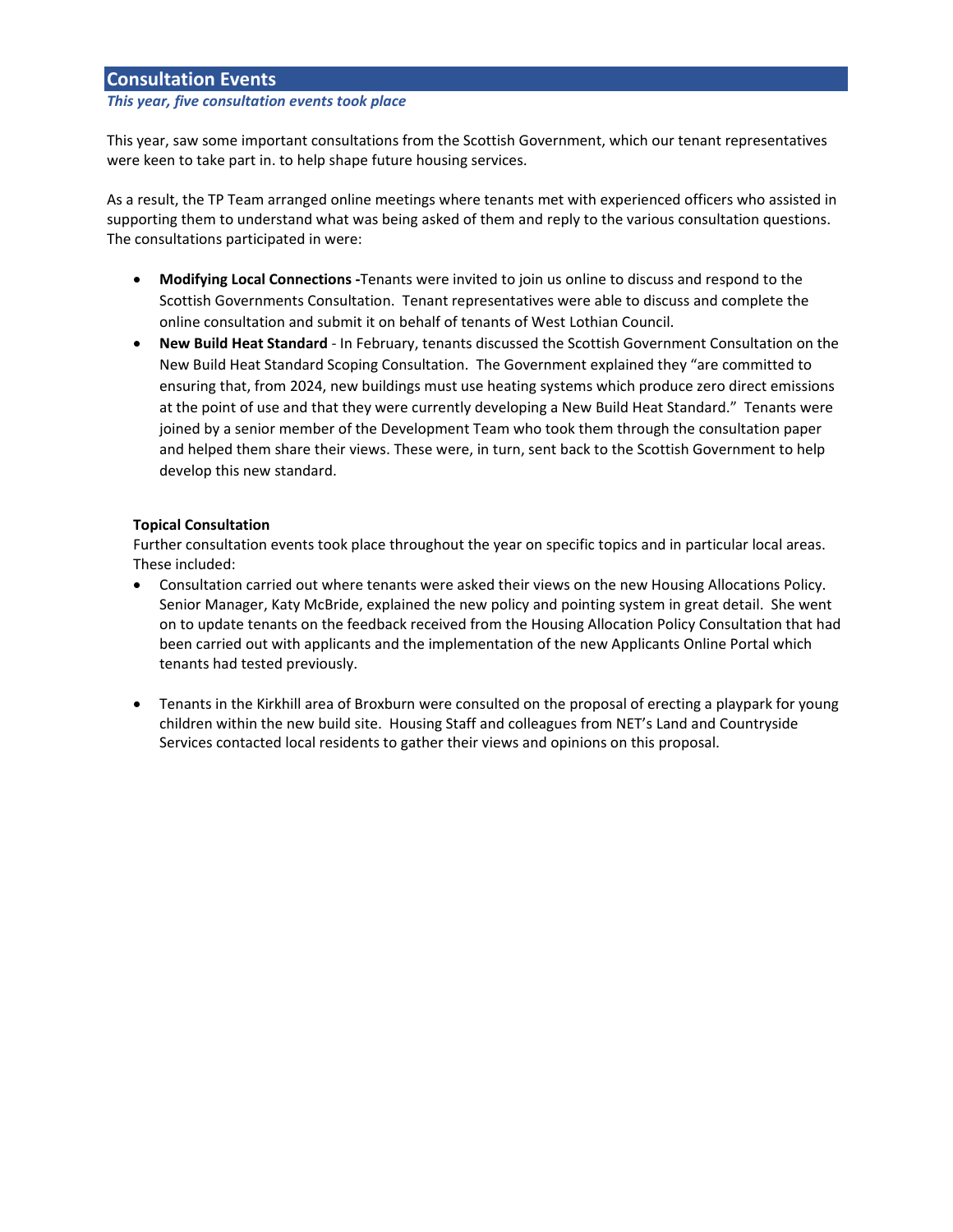# **Additional TP Activities**

*This year, there were a number of additional TP Activities which took place over and above our traditional activities.* 

#### **TP Facebook Group**

The TP Team continue to see a steady flow in the number of tenants following posts on the TP Facebook Group Page.

The team post useful information from various sources such as Scottish Government, NHS and the Council's Corporate website as well as queries from tenants and light‐hearted quotes and phrases. The team are working with the Tenant Participation Development Working Group to develop a programme of posts and ensure they have a method of communicating with fellow tenants.

The current Facebook insights show:

| There are 339 members                                                                             |
|---------------------------------------------------------------------------------------------------|
| 413 posts were made in the past year                                                              |
| Post reach, on average, 45% of members<br>*it is likely this has fallen due to the changes in how |
| <b>Facebook display their timelines</b>                                                           |



#### **Connecting Scotland Programme**

There are 279 active members

In the first phase of this programme, Housing Services were fortunate in receiving funding from the Scottish Government to help service users get online by providing an internet mobile device and support to develop digital skills. There were different types of criteria for people to qualify for a device, including extremely vulnerable and those at risk of severe illness.

Despite promoting this programme on our Facebook Group and through local office involvement, only a handful of tenants took up this offer, but they now have the ability to regularly communicate with us and others using their new device.

#### **National Excellence Awards**

This annual event is hosted by the Tenant Information Services (TIS) to recognise and celebrate housing organisations, staff, volunteers, tenants, residents and community groups who are leading the way in making a difference within the Scottish Social Housing Sector. Categories honour excellence in everything from partnership working and scrutiny practice, to digital innovation and community regeneration.

The 2020 award ceremony brought its challenges as the event was hosted online. However, undeterred, TIS managed to present a fun and entertaining event in a professional manner.

Our Tenant Inspectors were a finalist in the category of Danny Mullen Scrutiny Excellence Award this year, but were pipped at the post by the worthy winner, Kingdom Housing Association.